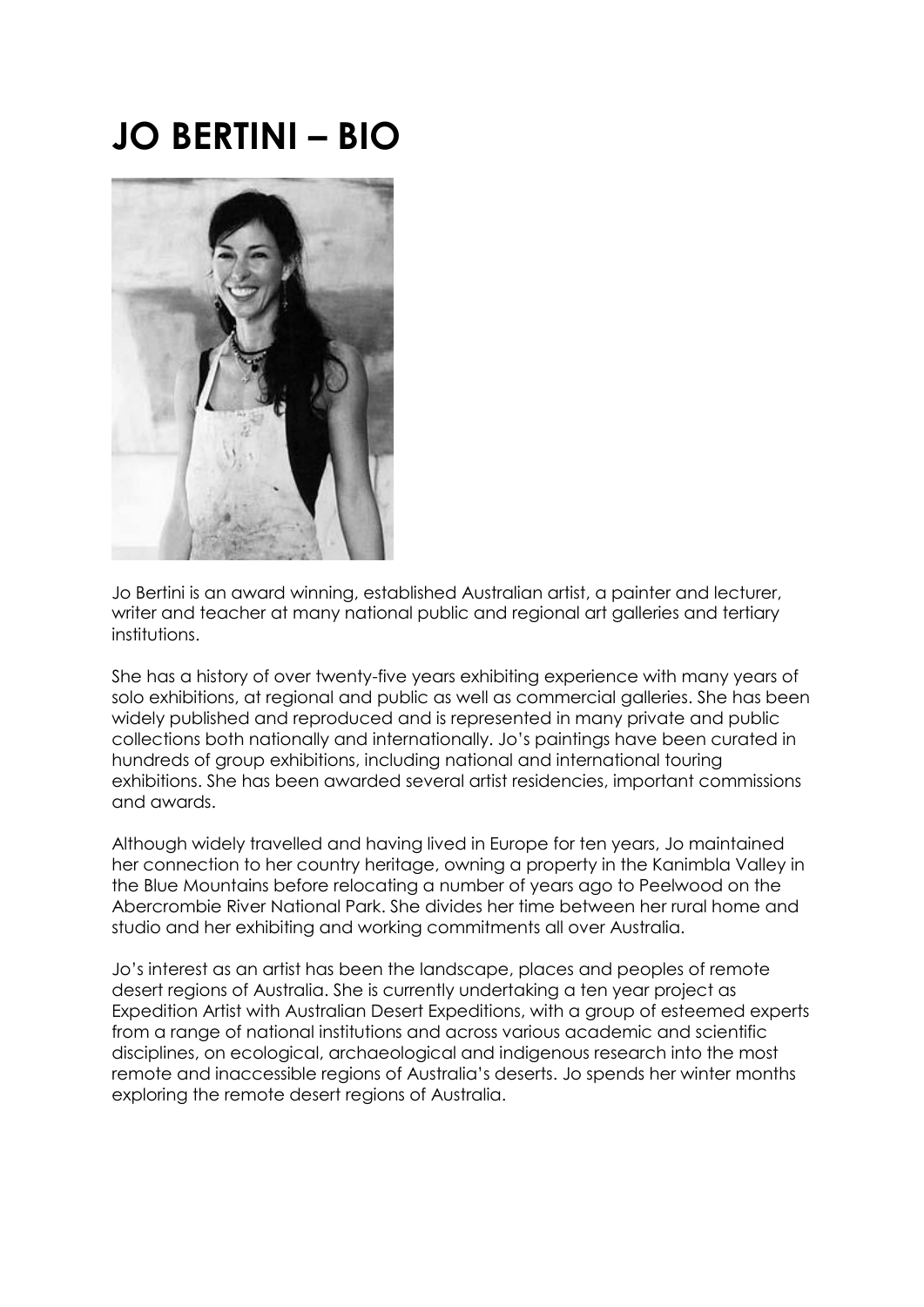# **JO BERTINI CV**

| 1982/83<br>1983-91 | B.A. Fine Arts Sydney University.<br>Travel Asia, Europe, Africa, South America,                                                                                                |
|--------------------|---------------------------------------------------------------------------------------------------------------------------------------------------------------------------------|
|                    | USA, Middle East.<br>Lived and worked in Italy and France. Writer /<br>Illustrator, various publishers.                                                                         |
|                    | BA, Literature, Deakin University, Vic. (via the                                                                                                                                |
| 1991-92            | Open University Scheme/ Correspondence).<br>Life Drawing. Painting, Printmaking, National<br>Art School, Sydney.                                                                |
| 1991-93            | Travel Australia, Asia and Europe.                                                                                                                                              |
| 1995               | 'Art Beat', Weekly Art Column, Sydney Morning<br>Herald (writer)                                                                                                                |
|                    | Published "A Man and His Camel" (written and<br>illustrated) University of Queensland Press                                                                                     |
| 2001               | (UQP)<br>Artist in Residence, The Bundanon Trust.                                                                                                                               |
|                    | Bundanon, NSW                                                                                                                                                                   |
| 2003               | Artist in Residence, The Bathurst Regional Art<br>Gallery, Hill End, NSW                                                                                                        |
| 2007-8             | Sydney representative and Consultant /<br>Advisor Joel Fine Art.                                                                                                                |
| 2008-9             | Freelance Features writer, 'Australian Art<br>Review' (AAR)                                                                                                                     |
| 1999-2010          | Guest Teacher / lecturer, Mosman Primary<br>School Sydney, Willoughby Art Prize Sydney, SH<br>Ervin Gallery, Sydney, NSW Institute of<br>Architects Sydney, Mosman Regional Art |
|                    | Gallery, Sydney College of Fine Arts, Bathurst<br>Regional Art Gallery. Sydney Gallery School,<br>Medowbank TAFE. 'Art Workshops Australia',<br>Workshop Art Centre,            |

2007-15 'Expedition Artist', 'Australian Desert Expeditions', scientific and indigenous research in Australian Deserts.

# **SOLO EXHIBITIONS**

| 2014-5 | 'Terra incognita' - Olsen Irwin Gallery NSW                                             |
|--------|-----------------------------------------------------------------------------------------|
| 2014   | 'Wild Wild West' - touring exhibition, Cowra<br><b>Regional Gallery NSW</b>             |
| 2013   | 'Frontiers' - MARS Gallery VIC                                                          |
| 2012   | 'The Desert Garden' - Tim Olsen Gallery NSW                                             |
| 2010   | 'Desertification - Field Work', MARS Gallery VIC                                        |
| 2009   | 'Desert Expeditions' - Paintings & Works on<br>Paper, Tim Olsen Gallery, Woollahra, NSW |
| 2008   | 'Drawn from the Desert', Melbourne Art Rooms<br>(MARS Gallery), Port Melbourne VIC      |
| 2007   | 'A Desert Within' Tim Olsen Gallery, Woollahra,<br><b>NSW</b>                           |
| 2004   | 'Bloodwood', King Street Gallery on Burton,<br>Darlinghurst, NSW                        |
| 2003-4 | 'Jo Bertini Paintings - from Hill End' Bathurst                                         |
|        | Regional Art Gallery, Bathurst NSW                                                      |
| 2003   | Paintings (with James Jones & John Turier,                                              |
|        | sculpture), King Street Gallery at Span                                                 |
|        | Galleries, Melbourne, Vic.                                                              |
| 2002   | The Still Life of Landscape', King Street Gallery<br>on Burton, Darlinghurst NSW        |
| 2001   | 'Painting the Shadows / Writing the Light;                                              |
|        | Reflections of Bundanon', (in collaboration                                             |
|        | with writer Ben Curnow), King St Gallery,                                               |
|        | Sydney                                                                                  |
| 2001   | 'Survey show', Steffanie Burns Fine Art,                                                |
|        | Canberra, ACT.                                                                          |
| 2000   | 'Another Sense, King St. Gallery, Darlinghurst,                                         |
|        | <b>NSW</b>                                                                              |
| 1999   | 'North Harbour Series; from a kayak', Access<br>Contemporary Art Gallery, Redfern. NSW  |

- 1998 'Lacuna', Access Contemporary Art Gallery, Redfern, NSW
- 1997 'Penumbrae Fall, The Beatty Gallery, Sydney. NSW

# **SELECTED GROUP EXHIBITIONS**

| 2014 | 'Artists Books I' - MARS Gallery VIC                                                      |
|------|-------------------------------------------------------------------------------------------|
|      | 'Portia Geach Portrait Award', S.H. Ervine                                                |
|      | Gallery, NSW<br>'MARS Goes West', Kidogo Arthouse WA                                      |
|      | 'There are two types of people: cats & dogs'                                              |
|      | Olsen Irwin Gallery NSW                                                                   |
|      | 'The Third Wave - Two Decades of Artists in                                               |
|      | Residency' Bathurst Regional Gallery NSW<br>'Mosman Art prize' (Finalist) Mosman Regional |
|      | <b>Gallery NSW</b>                                                                        |
|      | 'NSW Parliament Plein Air Painting Prize'                                                 |
|      | (Finalist)<br>Percival Portrait Prize' Perc Tucker Regional Art                           |
|      | <b>Gallery QLD</b>                                                                        |
|      | 'Calleen Art Award' Cowra Regional Art                                                    |
|      | <b>Gallery NSW</b>                                                                        |
| 2012 | 'The Rapture of Death', Curated by Simon<br>Gregg, based on the book by Prue Gibson.      |
|      | Gippsland Art Gallery, Vic.                                                               |
|      | Portia Geach Portrait Award', Finalist, SH Ervin                                          |
|      | Gallery, Sydney, NSW                                                                      |
|      | 'Packsaddle Exhibition', New England Regional<br>Art Museum, NSW                          |
|      | 'Look: Charles Darwin University Art Collection',                                         |
|      | Charles Darwin University art Gallery, Darwin,                                            |
|      | <b>NT</b><br>'The Sketchbook Project', Brooklyn Art Library,                              |
|      | Brooklyn Art Museum World Tour, Chicago, LA,                                              |
|      | Canada, London, Melbourne 'Not in Love',                                                  |
|      | MARS Gallery, Melbourne, Vic                                                              |
|      | 'The SMH Great Australian Landscape<br>Exhibition', Australia Day Exhibition, Tim Olsen   |
|      | Gallery, Sydney NSW                                                                       |
| 2011 | 'Packsaddle Exhibition' New England Regional                                              |
|      | Art Museum, NSW                                                                           |
|      | 'Paddington Art Prize' Finalist, Menzies Art<br>Brands Gallery, Kensington NSW            |
|      | 'Drawing In - an Invitational Exhibition of                                               |
|      | Drawing', Australian Academy of Design, Port                                              |
|      | Melbourne, Vic. 'Mosman Art Prize', Finalist                                              |
|      | Mosman Regional Art Gallery, Sydney NSW<br>'Autumn' & "Solstice II', Tim Olsen Gallery,   |
|      | Woollahra, NSW                                                                            |
|      | 'Sulman Art Prize' Art Gallery of NSW, The                                                |
|      | domain Sydney<br>'Artists of Mosman' Mosman Regional Art                                  |
|      | <b>Gallery NSW</b>                                                                        |
|      | 'City of Albany Art Prize', Vancouver Arts                                                |
| 2010 | Centre, Albany, WA<br>'Packsaddle Exhibition', New England Regional                       |
|      | Art Museum, NSW                                                                           |
|      | 'Miscellanea', Tim Olsen Gallery Sydney, NSW                                              |
|      | 'Sulman Prize, Finalist, Art Gallery of NSW, The                                          |
|      | Domain, Sydney, NSW<br>'A Little Bird Told me', for Birds Australia at                    |
|      | MARS Gallery (Melbourne Art Rooms),                                                       |
|      | Melbourne, VIC                                                                            |
| 2009 | 'Prelude', Charles Darwin University Art                                                  |
|      | Collection and Gallery, Charles Darwin<br>University, Darwin NT.                          |
|      | 'Portia Geach Portrait Award', Finalist, S.H.Ervin                                        |
|      | Gallery, National Trust, Sydney NSW                                                       |
|      | 'Taronga Artists Camp Project', Sotheby's Art                                             |
|      | Gallery, Woollahra, NSW                                                                   |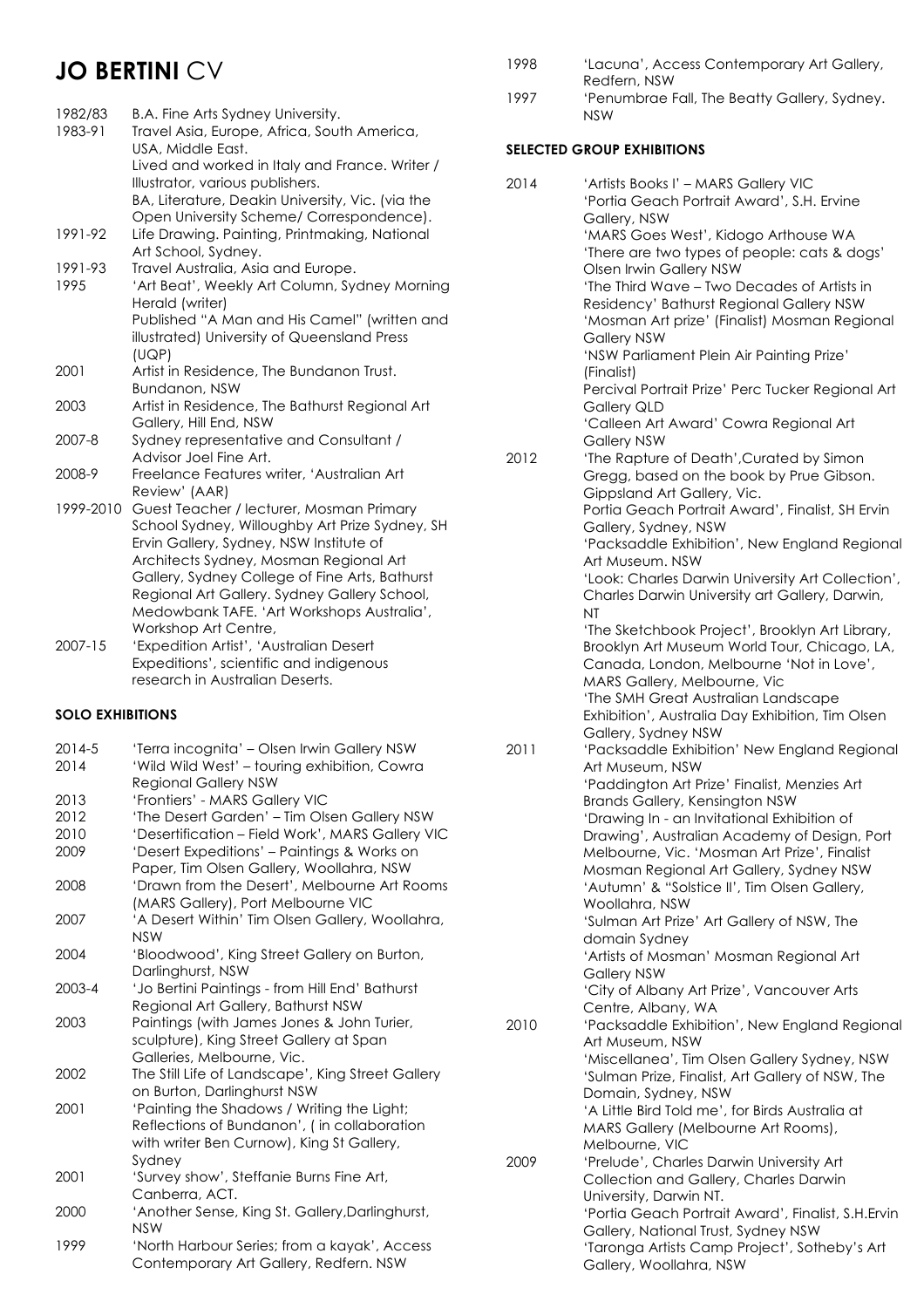'A Bar to call home- the History of the RSL", NG Art, Chippendale, NSW 'Artists of Mosman', Mosman Regional Art Gallery, Sydney NSW 2008 Inagural Opening Exhibition of the Permanent collection of the National Portrait Gallery, Canberra ACT 'Portia Geach Memorial Award', S.H. Ervin Gallery, Sydney NSW 'Kedumba Drawing Award' Invitational , Kedumba Art Gallery. NSW '2x2', Tim Olsen Gallery, Sydney NSW 2007 'Australia's Muslim Cameleers (Pioneers of the Inland 1860s-1930s)' South Australian Museum Touring Exhibition, S.A. Museum, Adelaide, Broken Hill Regional Gallery, National Museum of Australia, Canberra, Australian Museum Sydney. 'Earth and Water' curated by Kerry Gardner, Mars Gallery, Port Melbourne, Victoria. 'BRAG: Recent Acquisitions 2004-2007', Bathurst Regional Art Gallery. NSW 'Mosman Art Prize', Mosman Regional Art Gallery, NSW 'Opening Exhibition', Tim Olsen Gallery , Woollahra, Sydney NSW 2006 'Fleurieu Peninsula Biennale Landscape Exhibiton' (Invitational) McLaren Vale, South Australia. 'Portia Geach Memorial Award Exhibition', S.H.Ervin Gallery, National Trust, Sydney, NSW 'Same Place Many Views – Painting the Australian Landscape' Defiance Gallery, Sydney, NSW 'Mosman Art Prize' Mosman Regional Gallery, Sydney NSW 'Salon des Refuse" SH Ervin Gallery, National trust, Sydney, NSW 'Being At Bundanon' Touring exhibition, Albury Regional Gallery, Mosman Regional Gallery 2005 'Salon Des Refuses' S.H. Ervin Gallery, Sydney NSW 'In and Out of Hill End', Gallery and Visitors Centre, Hill End, NSW 'Dog Trumpet', Michael Nagy Fine art, Sydney, NSW 'Xmas Exhibition', King Street Gallery on Burton, Sydney, NSW 'The Portia Geach Memorial Award Exhibition', S.H. Ervin Gallery, National Trust, Sydney NSW 2005 'The Touring Blake Exhibition', Moree Plains Gallery, Gippsland Art Gallery, ACU National Gallery, Strathfield, ACU National Gallery, Melbourne, Broken Hill Regional Art Gallery. "Gallery Artists Works on Paper' King Street gallery on Burton, NSW 2004 'The Year in Art, curated from the best exhibitions of 2004', S.H.Ervin Gallery, Sydney NSW 'The Blake Prize; for religious art', Sir Herman Black Gallery, University of Sydney, NSW 'Kedumba Drawing Award' (invitational), Kedumba Gallery, Wentworth Falls, NSW New Acquisition 'Kitty Kantilla and Freda Warlapini – Milikapiti', National Portrait Gallery, Canberra, ACT 'Kings School Art Prize', (Invitational) Sydney NSW 'Mosman Art Prize', Mosman Regional Gallery.

NSW 'Artists in Residence at Bundadnon – A Bundanon Exhibition', Shoalhaven City Arts Centre, Nowra, NSW 'Visions from Down Under –Contemporary Australian Painting' Mudanjiang Public Art Gallery, Mudanjiang, China 'Salon des Refuse', SH Ervin Gallery, Sydney NSW 'Artists of Mosman', Mosman Regional Gallery, NSW 'Portia Geach Memorial Exhibition, S.H Ervin Gallery, Sydney NSW '10X10x10' Women Painters of Mosman, Mosman Regional Art Gallery NSW 'Packsaddle' Exhibition, New England Regional Art Gallery NSW 'Bendigo Bank Tatterstall's Art Prize' (invitational) Brisbane QLD 'Mosman Art Prize' Mosman Regional Gallery, Sydney NSW 'Art on the Rocks' Weekend Event and Exhibition, ASN Gallery, the Rocks, Sydney. NSW 'Postcard Show' (Invitational), Grafton Regional Gallery, Grafton, NSW 'Artists of Mosman'. Mosman Regional Art Gallery, Sydney, NSW 'Jacaranda Acquistive Drawing Award' Touring Exhibition, Gold Coast City Art Gallery, QLD, Tamworth Regional Art Gallery, Albury Regional Art Gallery, Redland Art Gallery QLD, 2002 'Contemporary Australian Portraits', Opening Exhibition, National Portrait Gallery at Commonwealth Place, ACT 'Painting 2002 -The Year in Art', ( curated by Jane aWatters) SH Ervin Gallery, Sydney NSW The Fishers Ghost Art Award', Workshop hang, Campbelltown City Bicentennial Art Gallery, NSW 'The Portia Geach Memorial Award', SH Ervin Gallery, Sydney. NSW 'Jacaranda Acquisitive Drawing Award' and Touring Exhibition, Grafton Regional Gallery, NSW 'Selected artists of King Street Gallery at SPAAN', Melbourne, VIC. 'The 32nd Alice Prize', The Araluen Arts Centre, Alice Springs, NT 'Mosman Art Prize', Mosman Regional Art Gallery, NSW 'Salon des Refuse', SH Ervin Gallery, Sydney. NSW 'Artists of Mosman', Mosman Regional Art Gallery, NSW 2001 'Gallery Artists' King Street Gallery on Burton, Sydney NSW 'Collage', Steffanie Burns Fine Art, ACT 'Packsaddle' Exhibition, New England Regional Gallery, NSW 'The 2001 Portia Geach Memorial Award', S.H.Ervin Gallery, Sydney. (invited speaker) NSW 'Mosman Art Prize', Mosman Regional Art Gallery, NSW. 'New Absracts', King St Gallery, Newtown, Sydney NSW

'Salon Des Refuse', S.H Ervin Gallery, Sydney,

NSW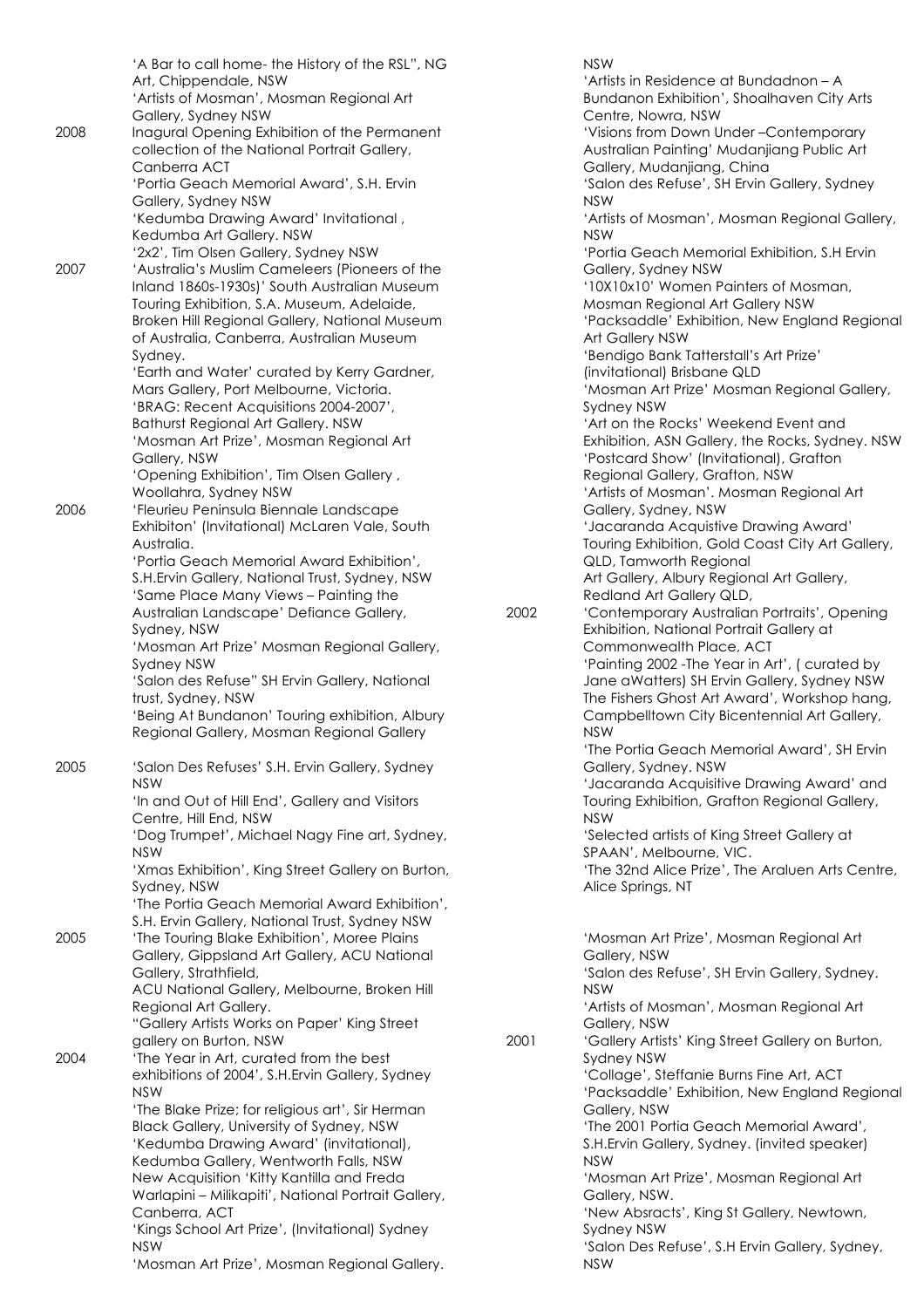|           | 'The Roche Contemporary Art Award', Touring<br>Australian Technology Park, Sydney; St Kilda                    |
|-----------|----------------------------------------------------------------------------------------------------------------|
|           | Town Hall,<br>Melbourne; Art Gallery of South Australia,<br>Adelaide; Art Gallery of Western Australia,        |
|           | Perth; Brisbane<br>Exhibition Conference Centre; PCL Gallery,                                                  |
|           | Sydney.<br>'Artists of Mosman', Mosman Regional Art<br>Gallery, NSW                                            |
|           | 'Bat Ball & Brush-A Summer of Cricket & Art at<br>the SCG' Sydney Cricket and Sports ground,                   |
|           | <b>NSW</b><br>'Creative Madness', for the Garvan Institute of<br>Medical Research, Volvo Gallery, Sydney NSW   |
| 2000      | 'Last Show of the Year'.King Street Gallery on<br>Burton, Sydney NSW                                           |
|           | 'The Fleurieu Landscape Prize and Exhibition',<br>McLaren Vale, S.A.                                           |
|           | Australian Contemporary Artfair 2000, Royal<br>Exhibition Building, Melbourne, Vic.                            |
|           | 'Women and the Landscape', King Street<br>Gallery, Sydney.<br>'Packsaddle' Exhibition, New England Regional    |
|           | Gallery, NSW<br>'Toowoomba Biennial Acquisitive Exhibition,                                                    |
|           | Toowoomba Regional Art Gallery, QLD, King<br>Street Gallery on Burton, Sydney                                  |
|           | 'First Show of the Year', King Street Gallery,<br>Newtown, Sydney<br>'2088 Artists of Mosman", Mosman Regional |
| 1999-2000 | Gallery, Sydney<br>9"x12" National Travelling Exhibition,                                                      |
|           | Melbourne, Perth, Adelaide, Hobart,<br>Gippsland VIC, Sydney, Grafton NSW, Cairns,                             |
| 1999      | Tennant Creek NT.<br>'Mosman Artists', Mosman Regional Art Gallery,<br>Sydney.                                 |
|           | 'Animal Tales', Dubbo Regional Gallery, Dubbo<br>NSW.                                                          |
|           | 'Last Show of the Year' King Street Gallery on<br>Burton, Sydney                                               |
| 1998/99   | 'Big Thoughts, Small Works', Defiance Gallery,<br>Sydney<br>'13th Survey Exhibition', Access Gallery,          |
|           | Sydney. NSW                                                                                                    |
| 1998      | Australian Contemporary Art Fair #6, Royal<br>Exhibition Building, Melbourne.VIC                               |
|           | 'Fleurieu Biennale Australian Landscape<br>Exhibition', Mclaren Vale, South Australia.                         |
| 1998      | 'The Defiant Six' Sculpture show, Defiance<br>Gallery, Sydney, NSW                                             |
|           | 'Martin Hanson Memorial Art Exhibition',<br>Gladstone Regional Art Gallery & Museum,                           |
| 1997/98   | QLD.<br>'12th Birthday /Survey Exhibition', Access<br>Gallery, Sydney NSW                                      |
| 1997      | 'Mosman Art Exhibition', Mosman Civic Centre,<br>Sydney. NSW                                                   |
|           | 'Conrad Jupiters Art Exhibition', Gold Coast<br>City Art Gallery, QLD.                                         |
| 1996/97   | '11th Birthday / Survey Exhibition', Access<br>Gallery, Sydney                                                 |
| 1996      | 'Hung at the Hyatt', Curator Anne Loxley,<br>Hyatt Regency Hotel, Sydney.                                      |
|           | 'Fisher's Ghost Art Exhibition', Campbelltown<br>City Art Gallery, Sydney.                                     |
|           | 'Conrad Jupiters Art Exhibition', Gold Coast                                                                   |
|           | City Art Gallery, QLD<br>Australian Contemporary Art Fair #5, Royal                                            |

| 1995/96             | 'The Blake Prize Exhibition'. Mitchell Galleries,<br>Sydney. NSW<br>'The Touring Blake',.Orange Regional Gallery,<br>Campbelltown City Art Gallery, (NSW) |
|---------------------|-----------------------------------------------------------------------------------------------------------------------------------------------------------|
|                     | Hibiscus Gallery, Hobart.(TAS)                                                                                                                            |
| 1994                | 'Random' The Beatty Gallery, Sydney. NSW                                                                                                                  |
| 1992                | 'Printmakers' Cell Block, East Sydney Technical                                                                                                           |
|                     | College. Sydney<br>'The National Art School', Juniper Hall, Sydney.                                                                                       |
|                     | <b>NSW</b>                                                                                                                                                |
|                     | 'Willoughby Art Prize', Willoughby City Council,<br><b>Sydney NSW</b>                                                                                     |
|                     | 'Magical Illustrations'. Seasons Gallery, Sydney.<br><b>NSW</b>                                                                                           |
| <b>PUBLICATIONS</b> |                                                                                                                                                           |
| 2014                | 'Jo Bertini Fieldwork', published by Zabriskie<br><b>Books</b>                                                                                            |
|                     | 'Andy Dinan' Belle Magazine, page 71.<br>October                                                                                                          |
|                     | 'Artistic Vision,' Country Style Magazine, pages<br>36- 42 by Karen Cotton, August                                                                        |
|                     | 2013 'Done in the Frame, Mosman Art Prize                                                                                                                 |
|                     | Finalists', Mosman daily Thursday July 11 <sup>th</sup> .                                                                                                 |
|                     | 'HER', Women Artists who march to the beat of                                                                                                             |
|                     | their own drum. Published by 'The Laboratory'<br>International Arts Collective, LA.                                                                       |
|                     | 'Outback her Inspiration', Kate Crawford,                                                                                                                 |
|                     | Mosman Daily, Thursday may 10th                                                                                                                           |
|                     | 'Lake Eyre - A Journey through the heart of the                                                                                                           |
|                     | Continent' Paul Lockyer, Harper-Collins                                                                                                                   |
|                     | Publishers. Pages220-223<br>'Australia day- The Great Australian                                                                                          |
|                     | Landscape', Sydney Morning Herald, cover                                                                                                                  |
|                     | feature, 26 <sup>th</sup> Jan                                                                                                                             |
| 2012                | ABC 7.30 Report, Paul Lockyer, TV                                                                                                                         |
|                     | Documentary                                                                                                                                               |
|                     | 'Less is More', By Karen Cotton, Inside Out                                                                                                               |
|                     | Magazine Nov-Dec<br>2010 'The Rhapsody of Death', by Prue Gibson,                                                                                         |
|                     | Boccalatte publisher 2010                                                                                                                                 |
|                     | 'Around the Galleries', Dan Rule, The Age, A2,                                                                                                            |
|                     | November 13th                                                                                                                                             |
|                     | 'Outback and Red - but Green all over',                                                                                                                   |
|                     | Nicolas Rothwell, The Australian, June 19-20<br>'Guardian of the Land', Karen Cotton, The                                                                 |
|                     | Australian Women's Weekly, July                                                                                                                           |
|                     | 'Thankful For Small Mercies', John McDonald,                                                                                                              |
|                     | The Sydney Morning Herald, Spectrum, April 2-4                                                                                                            |
|                     | 'The Big Picture', Christopher Allen, Review -<br>Weekend Australian, May 1-2                                                                             |
|                     | 'Artist Wings it for Elusive Prize', Kate Crawford,                                                                                                       |
|                     | Mosman Daily, April 1st                                                                                                                                   |
| 2009                | 'Jo Bertini & Mathew Johnson, Open Gallery',                                                                                                              |
|                     | Victoria Hynes, Sydney Morning Herald, July 25-                                                                                                           |
|                     | 26                                                                                                                                                        |
|                     | 'Oh, if I could Just Chalk with the Animals',<br>Sydney Morning Herald, Feb 28 - 1st March                                                                |
| 2008                | 'In Good Company', Christopher Allen,                                                                                                                     |
|                     | Review, Weekend Australian, Nov 1-2                                                                                                                       |
|                     | 'Adversity Brings success as self-portrait proves                                                                                                         |
|                     | a winner', Louise Schwartzkoff, SMH Oct 3                                                                                                                 |
|                     | 'Fabulous four in the Frame for Fame",                                                                                                                    |

Mosman daily Oct 23

'Up Front', Good Weekend, Sydney Morning

Herald, and The Age, August 23rd 'Pictures by the River', by Karen Cotton, Country Style magazine , August

Exhibition Building, Melbourne. VIC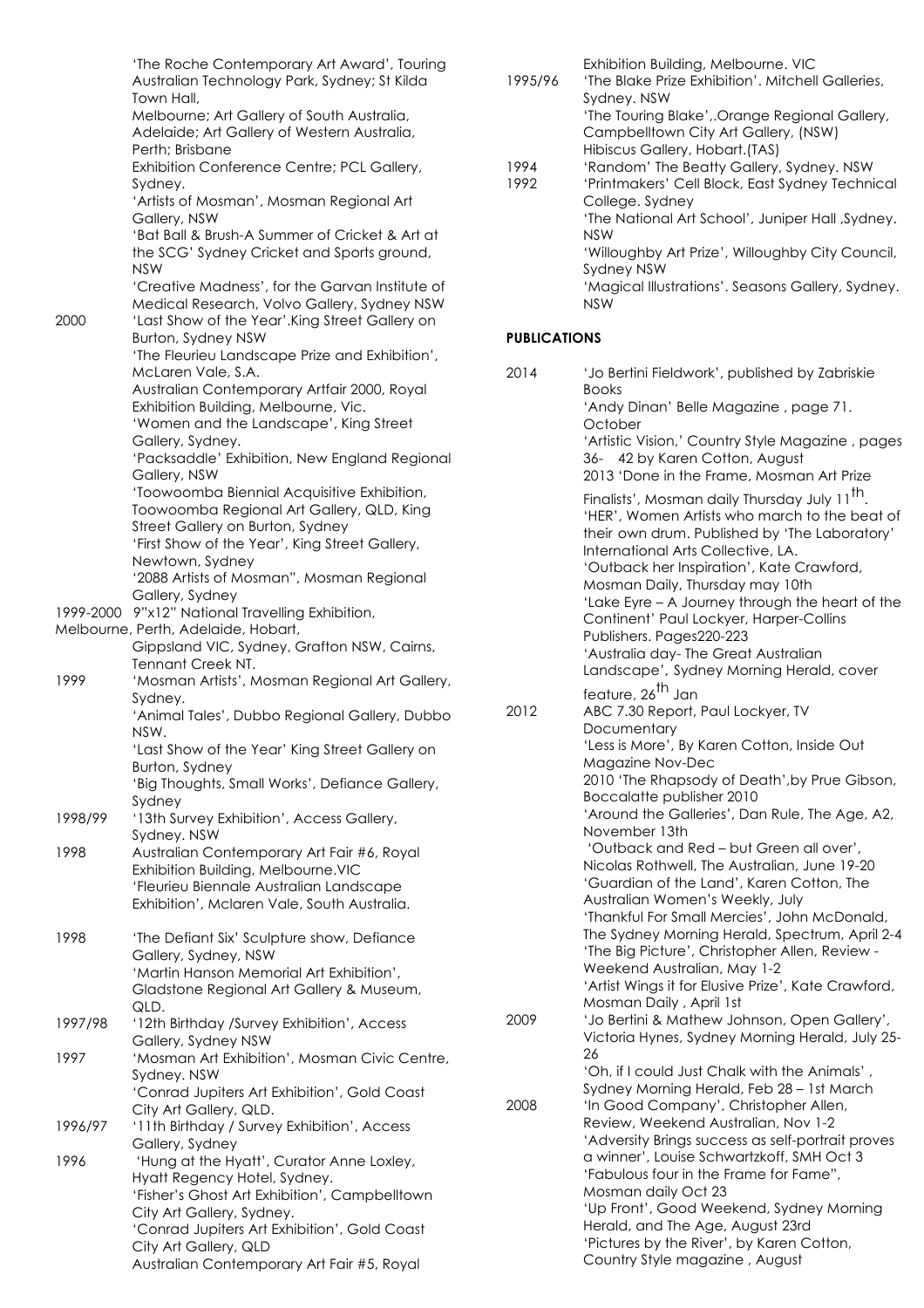|      | 'Real Queen of the Desert' by Sally Bennett,                                       |
|------|------------------------------------------------------------------------------------|
|      | Herald Sun p.63 Wednesday April 23rd                                               |
|      | 'Turning the Desert into an Art Form' by Anne                                      |
|      | Peacock, Sunday Herald Sun, April 20th                                             |
| 2007 | "Australia's Muslim cameleers – Pioneers of the                                    |
|      | Inland 1860's-1930's' by Dr Philip Jones and                                       |
|      | Anna Kenny, Wakefield Press 2007                                                   |
|      | 'Desert Heart", by Kirsty De Garis, VIVE<br>Magazine, July                         |
|      | 'Places to Travel' Explore Magazine Sun                                            |
|      | Herald, August                                                                     |
|      | 'Painted Landscape', House and Leisure, South                                      |
|      | Africa, Jan/Feb. Issue154                                                          |
|      | 'Bertini's Desert Art on Show' Mosman Daily                                        |
|      | Thursday march 1.                                                                  |
|      | 'Jo's Bush Travels prove Fruitful' Mosman Daily                                    |
|      | Thursday march 15                                                                  |
| 2006 | 'Desert Pilgrim', by Prue Gibson, Australian Art                                   |
|      | Review, Issue 12 Nov 2006- Feb2007                                                 |
|      | 'Fleurieu Peninsula Biennale' by John Neylon,                                      |
|      | The Adelaide review 17. nov.                                                       |
|      | 'Piece Activist' by Judy Adamson, My Domain,                                       |
|      | Sydney Morning Herald Feb 16                                                       |
|      | 'Just Like being at Bundanon'. Mosman Daily,                                       |
| 2005 | Thursday june 22nd.<br>'Cotton Club Celebrates twin talents', by                   |
|      | Susan Wyndham, "Sydney Morning Herald,                                             |
|      | March 4                                                                            |
|      | 'Art House', by Prue Gibson, Prue Ruscoe &                                         |
|      | Tami Christiansen, 'Inside Out', p.112-118.                                        |
|      | Sept-Oct                                                                           |
|      | 'Being at Bundanon' A Bundanon Touring                                             |
|      | exhibition, Exhibition Catalogue. Vision of                                        |
|      | Australia                                                                          |
|      | 'Kedumba Drawing Award' Prue Gibson,                                               |
|      | Australian Art Review, Issue 08, p. 54                                             |
| 2004 | 'Colourful Exchange of Culture', Mosman daily                                      |
|      | Thurs, Dec. 2                                                                      |
|      | 'Australian Visions From Mosman to                                                 |
|      | Mudanjiang, China' exhibition catalogue.<br>'The China Connection', David Shapter, |
|      | Mosman 2088 Magazine Issue 14 June.                                                |
|      | 'Taking our Art Culture to China'. Kate                                            |
|      | Crawford, Mosman Daily Aug 5                                                       |
|      | Art & Australia, Image reproduction, inside                                        |
|      | cover, vol. 41. no. 3.                                                             |
|      | Feast of Art on show at Gallery', Western                                          |
|      | Advocate, Jan 17th.                                                                |
|      | 'Your Cahnce to see inside an Arrtist's Studio',                                   |
|      | Trish McDonald, Weekend Advocate, Jan. 17th                                        |
|      | "Artist to give free talk at Gallery', Western                                     |
|      | Advocate, Jan.22nd<br>'Artists Flock to Hill End' 48 Hours, Western                |
|      | Advocate, Mon. Jan. 26.                                                            |
|      | 'From the Regional Galleries of Explorer                                           |
|      | Country', This Month in Explorer Country,                                          |
|      | Feb.2004                                                                           |
| 2003 | 'Paintings Inspired by Hill End Landscape at                                       |
|      | gallery', Western Advocate, 15th December                                          |
|      | 'Women recognised', Kate Crawford, Mosman                                          |
|      | Daily, Dec11th                                                                     |
|      | The Grand Plan', image reproduction, page 56                                       |
|      | Inside Out, Nov. Issue                                                             |
|      | 'Critics Pick', Bonnie Malkin, Metro, Sydney                                       |
|      | Morning Herald, May 30-June 5                                                      |
|      | 'Troubled Expressions', Inaugural exhibition;                                      |
|      | Contemporary Australian Portraits, Robin                                           |
|      | Wallace-Crabbe,<br>Australian Art Review.Issue 01 March-June                       |
| 2001 | 'Drawing in full Flower', Benjamin Genocchio,                                      |
|      |                                                                                    |

|      | Sydney Morning Herald. Jun28-July 4                                                      |
|------|------------------------------------------------------------------------------------------|
|      | 'The Archibald's Close Brush with Fame', John                                            |
|      | McDonald, The Weekend Australian Financial                                               |
|      | Review, June 8-9                                                                         |
|      | 'Two Kings', Carrie Lumby, Australian Art                                                |
|      | Collector, Issue 19. Jan-March, p.62                                                     |
|      | 'Arts Briefs', Sue Hicks, Mosman Daily, Thursday,                                        |
|      | June 6 <sup>th</sup> , 2001                                                              |
| 2001 | 'Seven artists' ways with collage', Sonia Barron,<br>The Canberra Times, Friday 7th Nov. |
|      | 'Exhibitions; Critics Pick', Victoria Hines, Metro,                                      |
|      | Sydney Morning Herald, Nov 16-22                                                         |
|      | 'The Sydney Morning Herald Domain; Houses                                                |
|      | Inside and Out' Cerentha Harris, Viking,                                                 |
|      | Penguin Books 2001                                                                       |
|      | 'Uncharted streams of consciousness', Sue                                                |
|      | Hicks, Mosman Daily, Thursday November 8th                                               |
|      | 'Painting in the Paddocks', Mosman Daily, Sue                                            |
|      | Hicks, Thursday April 5th                                                                |
| 2000 | 'Exhibitions; Critics pick', Metro, Sydney                                               |
|      | Morning Herald, Courtney Kidd, Oct13-19                                                  |
|      | Reproduction, Art & Australia, vol. 37 no.4 2000                                         |
|      | Review "Hierarchy of Hues falls to wrecking                                              |
|      | ball", Sydney Morning Herald, Sebastian Smee,                                            |
|      | April 29                                                                                 |
|      | Review "Painter Jo's abstracts capture the                                               |
|      | Iandscape", Mosman Daily, Sue Hicks , April 20                                           |
|      | 'Bennelong Dreaming' Summer Places, Sydney                                               |
|      | Morning Herald, Jan14                                                                    |
| 1999 | Reproduction, Belle magazine, supplement                                                 |
|      | p.20 No. 153 June-July                                                                   |
|      | Review "Budding Artists learn from a Pro', Sue                                           |
|      | Hicks, Mosman Daily, Dec 16                                                              |
| 1998 | Feature, 'Gone Bush', Domain, Sydney                                                     |
|      | Morning Herald, July 23.                                                                 |
|      | Review 'Kayak Yourself Silly', Sydney Morning                                            |
|      | Herald, Sebastian Smee, July 31-Aug 6                                                    |
|      | Profile 'A Day in the life of Jo Bertini' Australian                                     |
|      | Elle Magazine, Dec. '98.                                                                 |
|      | Review, 'The Best of a year of Fridays', Sydney                                          |
|      | Morning Herald, Sebastian Smee, Dec. 24-30.                                              |
| 1996 | Review, 'Galleries' Sydney Morning Herald,                                               |
|      | Bruce James, Oct 11.                                                                     |
|      | 'Images 3': Contemporary Australian Painting,                                            |
|      | Nevill Drury, Craftsman House.                                                           |
| 1995 | Review, 'Souls linked by their craft'. Sydney                                            |
|      | Morning Herald, Bruce James, Dec.22.                                                     |
|      |                                                                                          |

'Exhibitions; Critics Pick', Victoria Hines, Metro,

### **COLLECTIONS**

#### Artbank,

Bathurst Regional Art Gallery. NSW Brooklyn Art Library, Brooklyn Art Museum. NY. USA. Bundanon Trust Collection, NSW Charles Darwin University Art Collection, Darwin. NT Children's Hospital Collection, Westmead, Sydney NSW Gladstone Regional Art Gallery and Museum. QLD. Hideaway Resort, FIJI KPMG Collection, Sydney. Kedumba Collection of Contemporary Australian Drawings Macquarie Bank Collection Millennium Hotel, Sydney. NSW Mosman Regional Gallery, NSW National Library of Australia. Canberra, ACT National Museum of Australia, Canberra ACT National Portrait Gallery, Canberra, ACT State Library of Victoria, VIC Sydney Opera House Collection Wollongong University Collection, NSW Private and corporate Collections nationally and internationally.